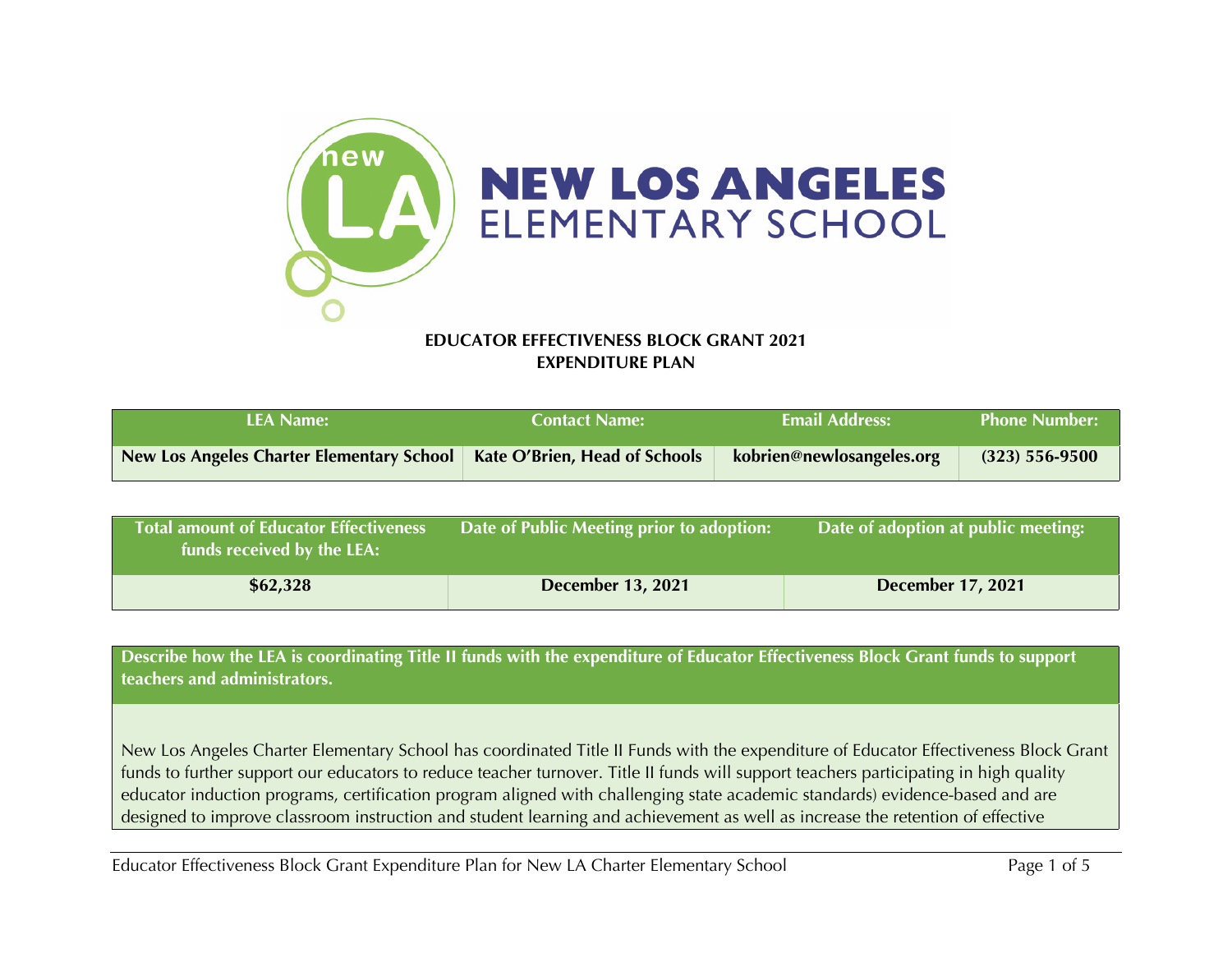teachers. (ESEA sections 2101(c)(4)(B)(vii)(III) and 2103(b)(3)(B)(iv)). In addition, Title II Funds support teachers with evidence-based instructional coaching in Cognitively Guided Instruction for Mathematics (CGI Math) through the UCLA Math Project that provides extensive coaching and training for teachers.

Educator Effective Funds will be used to supplement Title II Funds and provide teachers with additional professional development and coaching on Cognitively Guided Instruction Math. CGI helps teachers understand how students mathematical ideas develop and provides an opportunity to build on their own thinking through the UCLA Math Project (UCLAMP).

New LA Charter Elementary School educators, paraprofessionals and administrators will participate in professional learning that focuses on Diversity, Equity, and Inclusion (DEI) to build an inclusive environment and achieve equity, racial justice, and positive transformational change, that will provide our staff with strategies to engage students, families and effectively address barriers to learning. Providing equitable access to education and supporting tolerance of those who look different or have special needs creates a positive effect on learning.

Educator Effectiveness Funds will also be used to provide teachers, paraprofessionals, and administrators with Coaching on Restorative Practices, that focus on creating a positive school culture/climate, in alignment with our school's Multi-Tiered System of Supports (MTSS) and Positive Behavioral Interventions and Supports (PBIS).

## **Describe how the LEA allowed schoolsite and content staff to identify the topic or topics of professional learning.**

New LA Charter Elementary School meaningfully consulted with its certificated and classified staff during staff meetings and professional development, in addition to staff surveys that are administered regularly. The Leadership Team considered findings from survey results, feedback from staff meetings; schoolwide data, student achievement internal data (i-Ready Assessment), and findings from classroom observations.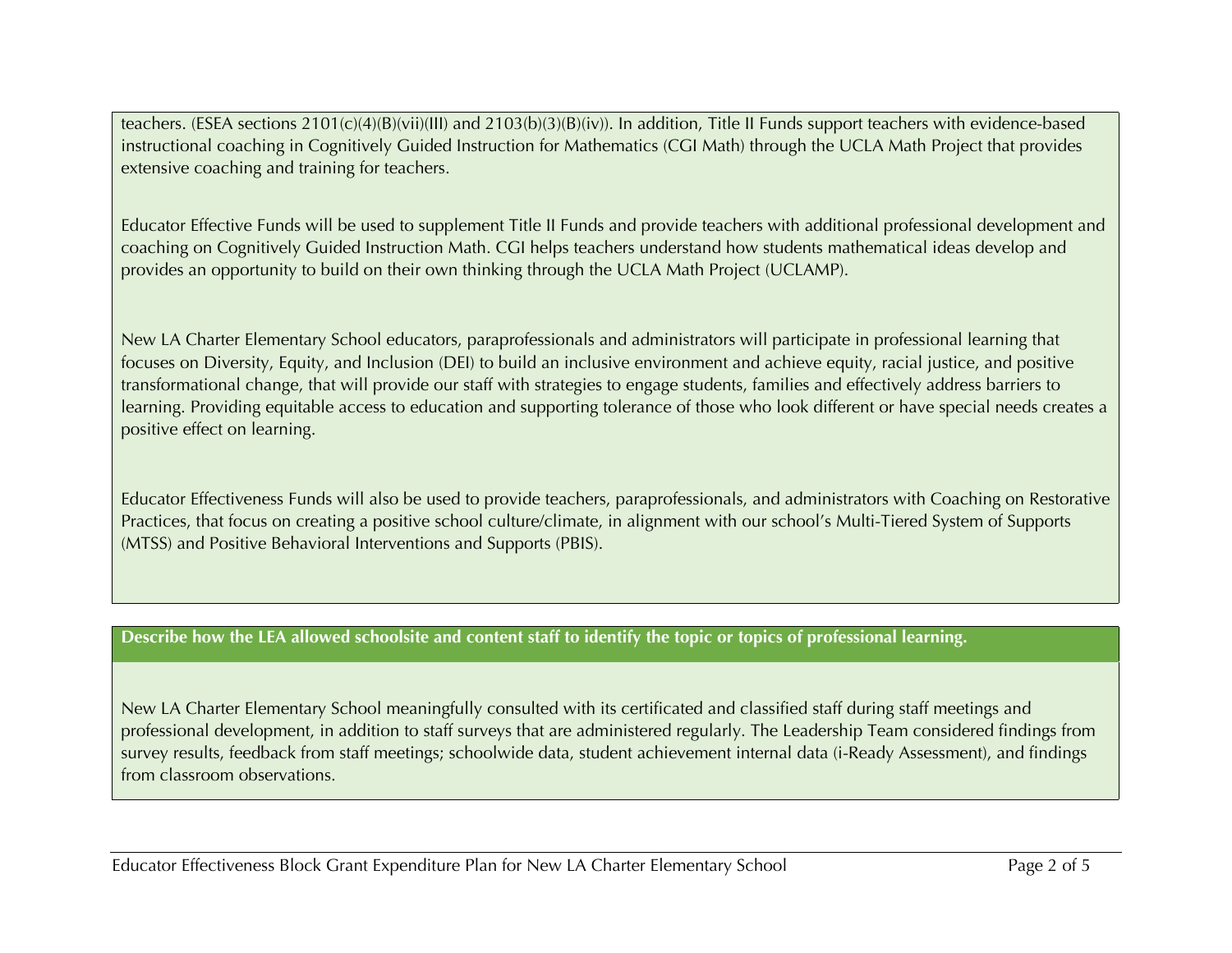New LA Charter Elementary School administers i-Ready Reading and math assessments three times per year and are used as universal screeners to assess student learning gaps, needs, develop annual growth targets, and monitor student progress over time. i-Ready is a comprehensive assessment and instruction program that empowers educators with the resources they need to help all students succeed.

With the return to full-time in-person instruction, there is a need for our teachers to continue to receive comprehensive professional development and coaching to improve teacher expertise, ensure implementation of evidence-based pedagogical strategies to engage our students in the learning process and improve student academic outcomes.

As a result of the analysis of multiple types of data we have identified the need to continue to build and strengthen leadership and teacher capacity with CGI Mathematics to improve student academic outcomes across all student groups in alignment with the school's mission and educational program.

| Use $#$                                                   | <b>Allowable Planned Activity:</b>                                             | <b>Total Budgeted per</b><br><b>Activity</b> |
|-----------------------------------------------------------|--------------------------------------------------------------------------------|----------------------------------------------|
| 1 & 2                                                     | Instructional Coaching: UCLA Math Project                                      | \$12,328                                     |
| 5                                                         | Instructional Coaching/Professional Development: Diversity, Equity & Inclusion | \$25,000                                     |
| 5                                                         | <b>Instructional Coaching: Restorative Practices</b>                           | \$25,000                                     |
| <b>Total Budgeted Educator Effectiveness Expenditures</b> |                                                                                | \$62,328                                     |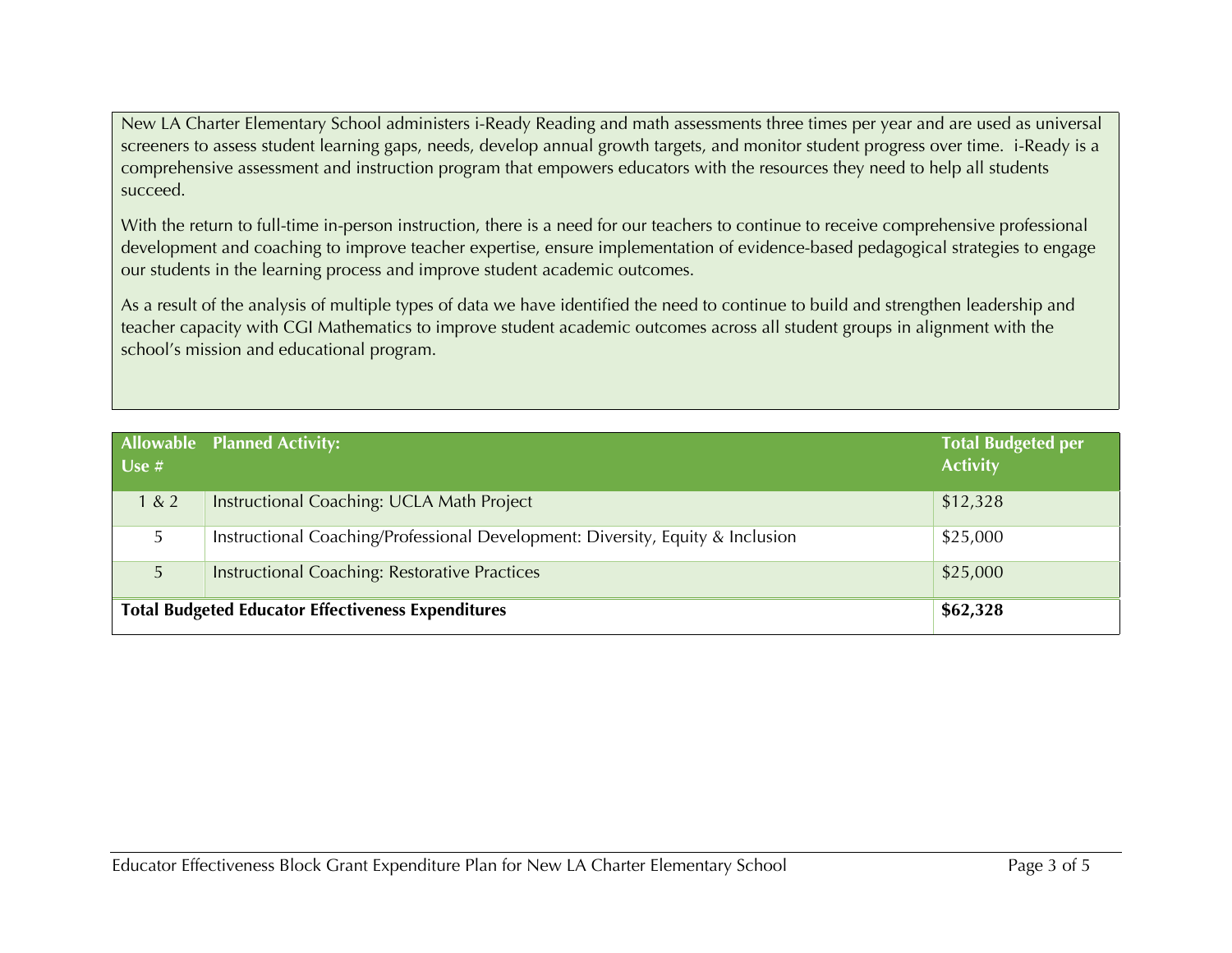## EC 41480

(a)(2) A school district, county office of education, charter school, or state special school may expend the funds received pursuant to this subdivision from the 2021–22 fiscal year to the 2025–26 fiscal year, inclusive. School districts, county offices of education, charter schools, and state special schools **shall coordinate the use of any federal funds received under Title II of the federal Every Student Succeeds Act of 2015 (Public Law 114–95) to support teachers and administrators with the expenditure of funds received pursuant to this subdivision.**

(b) A school district, county office of education, charter school, or state special school shall expend funds apportioned pursuant to this section to provide professional learning for **teachers, administrators, paraprofessionals who work with pupils, and classified staff that interact with pupils**, with a focus on any of the following areas:

- **(1) Coaching and mentoring of staff serving in an instructional setting and beginning teacher or administrator induction, including, but not limited to, coaching and mentoring solutions that address a local need for teachers that can serve all pupil populations with a focus on retaining teachers, and offering structured feedback and coaching systems organized around social-emotional learning, including, but not limited to, promoting teacher self-awareness, self-management, social awareness, relationships, and responsible decision-making skills, improving teacher attitudes and beliefs about one's self and others, and supporting learning communities for educators to engage in a meaningful classroom teaching experience.**
- **(2) Programs that lead to effective, standards-aligned instruction and improve instruction in literacy across all subject areas, including English language arts, history-social science, science, technology, engineering, mathematics, and computer science.**
- **(3) Practices and strategies that reengage pupils and lead to accelerated learning.**
- **(4) Strategies to implement social-emotional learning, trauma-informed practices, suicide prevention, access to mental health services, and other approaches that improve pupil well-being.**
- **(5) Practices to create a positive school climate, including, but not limited to, restorative justice, training around implicit bias, providing positive behavioral supports, multitiered systems of support, transforming a schoolsite's culture to one that values diverse cultural and ethnic backgrounds, and preventing discrimination, harassment, bullying, and intimidation based on actual or perceived characteristics, including disability, gender, gender identity, gender expression, language, nationality, race or ethnicity, religion, or sexual orientation.**
- **(6) Strategies to improve inclusive practices, including, but not limited to, universal design for learning, best practices for early identification, and development of individualized education programs for individuals with exceptional needs.**